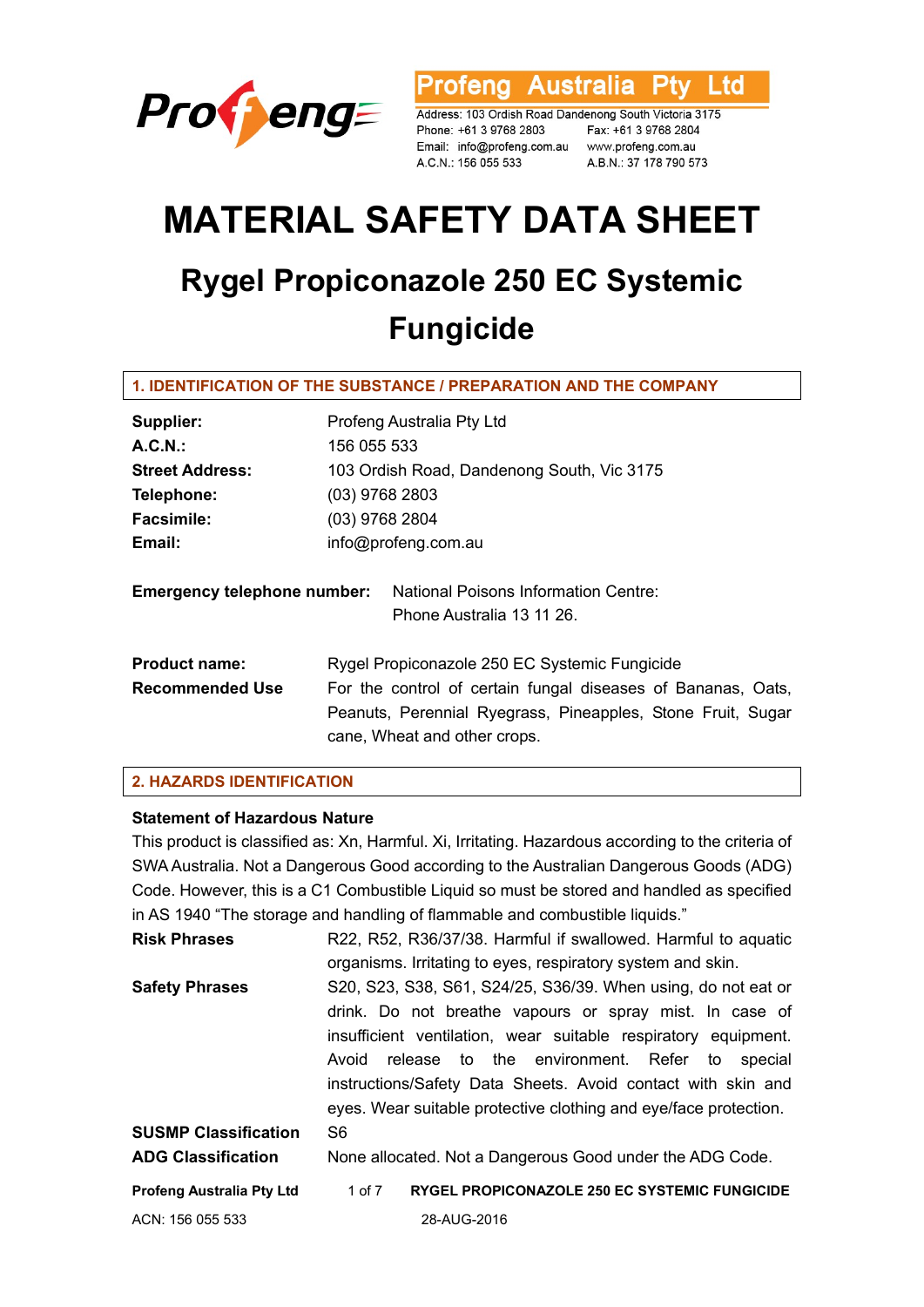

rofeng **Australia** Ptv Ltd

Address: 103 Ordish Road Dandenong South Victoria 3175 Phone: +61 3 9768 2803 Email: info@profeng.com.au www.profeng.com.au A.C.N.: 156 055 533

Fax: +61 3 9768 2804 A.B.N.: 37 178 790 573

| UN Number |  |
|-----------|--|
| Pictogram |  |

**None allocated** 

**Pictogram** 



| Signal word                       | Danger                                                       |  |
|-----------------------------------|--------------------------------------------------------------|--|
| Hazard statement(s)               |                                                              |  |
| H302                              | Harmful if swallowed                                         |  |
| H315                              | Causes skin irritation                                       |  |
| H402                              | Harmful to aquatic life                                      |  |
| <b>Precautionary statement(s)</b> |                                                              |  |
| P <sub>264</sub>                  | Wash contacted areas thoroughly after handling.              |  |
| P403+P235                         | Store in a well-ventilated place. Keep cool.                 |  |
| P <sub>501</sub>                  | Dispose of contents/ container to an approved waste disposal |  |

plant.

| <b>3. COMPOSITION / INFORMATION ON INGREDIENTS</b>   |               |           |
|------------------------------------------------------|---------------|-----------|
| <b>Chemical Entity</b>                               | <b>CAS No</b> | Conc. %   |
| Propiconazole                                        | 60207-90-1    | $250$ g/L |
| Liquid Hydrocarbon                                   |               | $600$ g/L |
| Other ingredients (considered non-hazardous) Balance |               |           |

This is a commercial product whose exact ratio of components may vary. Trace quantities of impurities are also likely.

| <b>4. FIRST AID MEASURES</b>                      |                                                                                                                                                                              |
|---------------------------------------------------|------------------------------------------------------------------------------------------------------------------------------------------------------------------------------|
| Ingestion:                                        | Give plenty of water or milk to drink and do not induce vomiting. Seek<br>medical assistance.                                                                                |
| Eye contact:                                      | Immediately irrigate with copious quantities of water for at least 15 minutes.<br>In all cases of eye contamination it is advisable to seek immediate medical<br>assistance. |
|                                                   | <b>Skin contact:</b> Wash contaminated skin with plenty of water. Remove contaminated clothing<br>and wash before reuse. If irritation persists seek medical advice.         |
| Inhalation:                                       | Remove victim from exposure. Seek medical assistance if symptoms persist.                                                                                                    |
| <b>Notes to physician:</b> Treat symptomatically. |                                                                                                                                                                              |

## **5. FIRE-FIGHTING MEASURES**

**Fire and Explosion Hazards**: This product is classified as flammable. There is a slight risk of an explosion from this product if commercial quantities are involved in a fire. Violent

| Profeng Australia Pty Ltd | 2 of 7 | RYGEL PROPICONAZOLE 250 EC SYSTEMIC FUNGICIDE |
|---------------------------|--------|-----------------------------------------------|
| ACN: 156 055 533          |        | 28-AUG-2016                                   |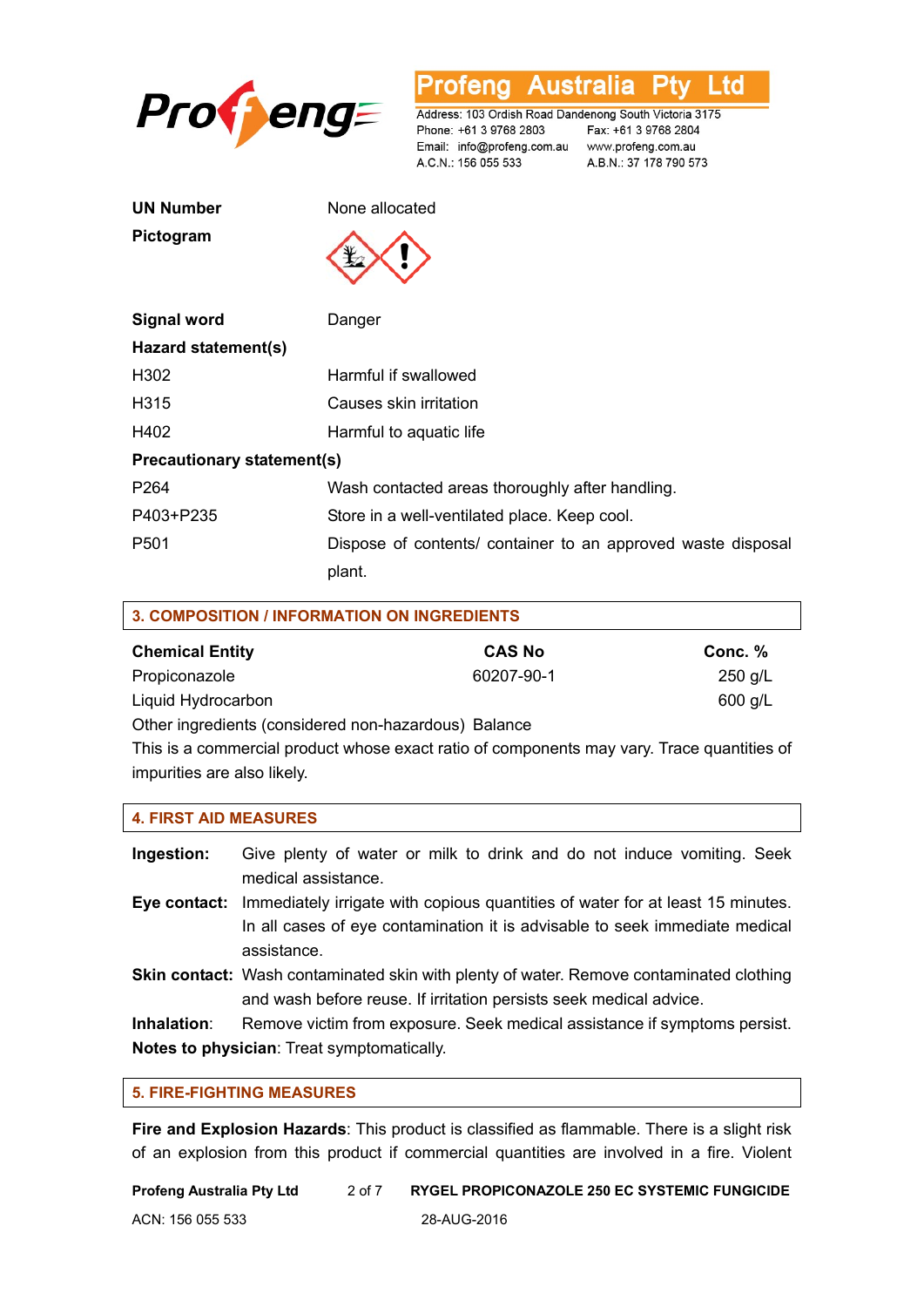

Australia L to

Address: 103 Ordish Road Dandenong South Victoria 3175 Phone: +61 3 9768 2803 Email: info@profeng.com.au www.profeng.com.au A.C.N.: 156 055 533

Fax: +61 3 9768 2804 A.B.N.: 37 178 790 573

steam generation or eruption may occur upon application of direct water stream on hot liquids. Vapours from this product are heavier than air and may accumulate in sumps, pits and other low-lying spaces, forming potentially explosive mixtures. They may also flash back considerable distances.

Fire decomposition products from this product may be toxic if inhaled. Take appropriate protective measures.

**Extinguishing Media:** Preferred extinguishing media are carbon dioxide, dry chemical, foam, and water fog.

**Fire Fighting:** If a significant quantity of this product is involved in a fire, call the fire brigade.

**Flash point:** >64°C **Upper Flammability Limit:** No data. **Lower Flammability Limit:** No data. **Autoignition temperature:** No data. **Flammability Class:** Flammable

## **6. ACCIDENTAL RELEASE MEASURES**

**Accidental release:** In the event of a major spill, prevent spillage from entering drains or water courses. As a minimum, wear overalls, goggles and gloves. Suitable materials for protective clothing include rubber, PVC. Eye/face protective equipment should comprise as a minimum, protective goggles. If there is a significant chance that vapours or mists are likely to build up in the cleanup area, we recommend that you use a respirator. Usually, no respirator is necessary when using this product. However, if you have any doubts consult the Australian Standard mentioned below (section 8).

Stop leak if safe to do so, and contain spill. Absorb onto sand, vermiculite or other suitable absorbent material. If spill is too large or if absorbent material is not available, try to create a dike to stop material spreading or going into drains or waterways. Sweep up and shovel or collect recoverable product into labelled containers for recycling or salvage, and dispose of promptly. Recycle containers wherever possible after careful cleaning. Refer to product label for specific instructions. After spills, wash area preventing runoff from entering drains. If a significant quantity of material enters drains, advise emergency services. Full details regarding disposal of used containers, spillage and unused material may be found on the label. If there is any conflict between this MSDS and the label, instructions on the label prevail. Ensure legality of disposal by consulting regulations prior to disposal. Thoroughly launder protective clothing before storage or re-use. Advise laundry of nature of contamination when sending contaminated clothing to laundry.

#### **7. HANDLING AND STORAGE**

**Handling:** Keep exposure to this product to a minimum, and minimise the quantities kept in work areas. Check Section 8 of this MSDS for details of personal protective measures, and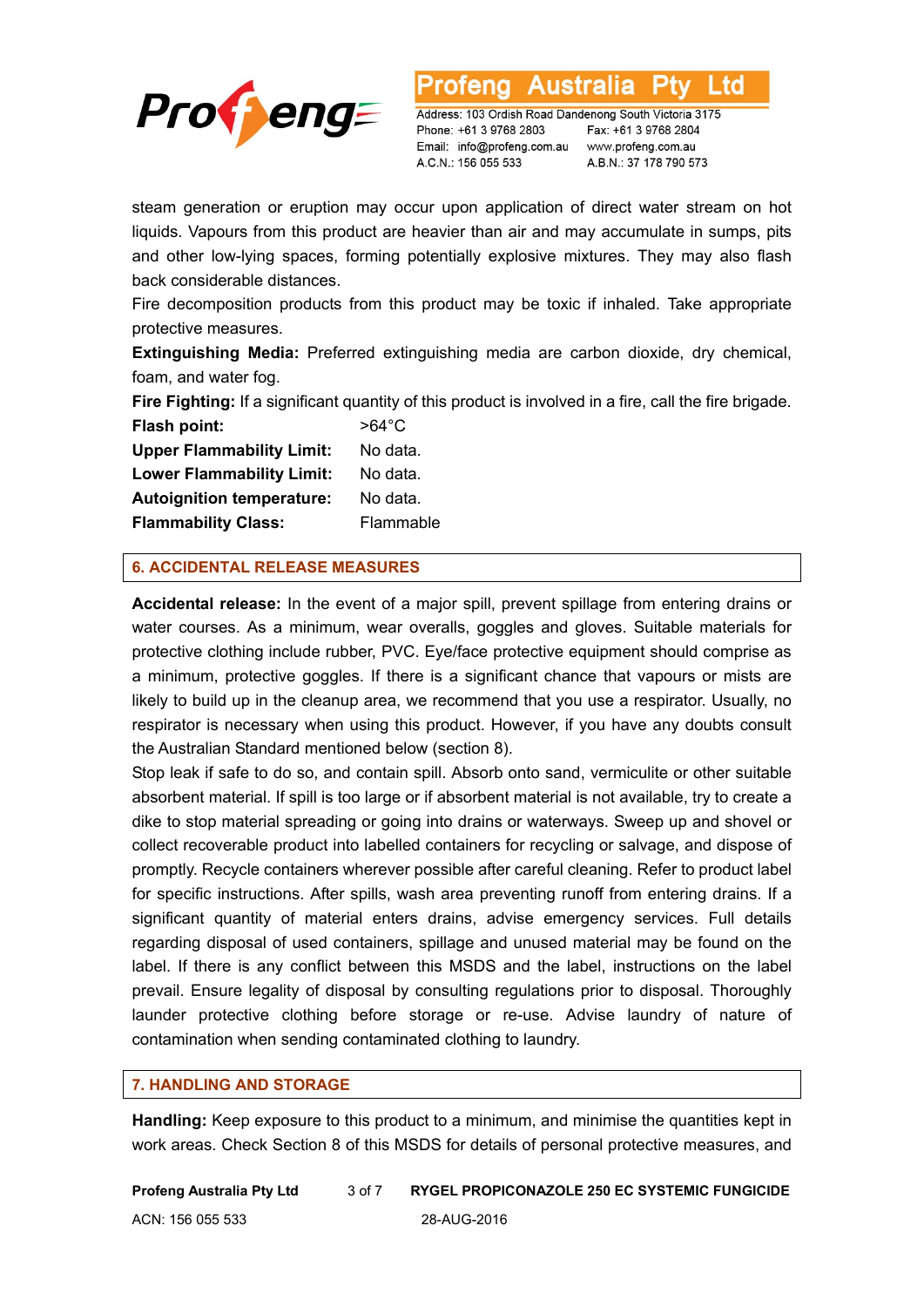

Australia ∟td

Address: 103 Ordish Road Dandenong South Victoria 3175 Phone: +61 3 9768 2803 Email: info@profeng.com.au www.profeng.com.au A.C.N.: 156 055 533

Fax: +61 3 9768 2804 A.B.N.: 37 178 790 573

make sure that those measures are followed.

The measures detailed below under "Storage" should be followed during handling in order to minimise risks to persons using the product in the workplace. Also, avoid contact or contamination of product with incompatible materials listed in Section 10.

**Storage:** This product is a Scheduled Poison. Observe all relevant regulations regarding sale, transport and storage of this schedule of poison. Store in the closed original container in a dry, cool, well-ventilated area out of direct sunlight. Make sure that the product does not come into contact with substances listed under "Incompatibilities" in Section 10. Some liquid preparations settle or separate on standing and may require stirring before use. Check packaging - there may be further storage instructions on the label.

#### **8. EXPOSURE CONTROLS/PERSONAL PROTECTION**

The following Australian Standards will provide general advice regarding safety clothing and equipment:

Respiratory equipment: **AS/NZS 1715**, Protective Gloves: **AS 2161**, Industrial Clothing: **AS2919**, Industrial Eye Protection: **AS1336** and **AS/NZS 1337**, Occupational Protective Footwear: **AS/NZS2210**.

#### **Exposure Limits TWA (mg/m<sup>3</sup> ) STEL (mg/m<sup>3</sup> )**

Exposure limits have not been established by NOHSC for any of the significant ingredients in this product.

The ADI for propiconazole is set at 0.04mg/kg/day. The corresponding NOEL is set at 4mg/kg/day. ADI means Acceptable Daily Intake and NOEL means No-observable-effect-level. Values taken from Australian ADI List, Dec 2004.

No special equipment is usually needed when occasionally handling small quantities. The following instructions are for bulk handling or where regular exposure in an occupational setting occurs without proper containment systems.

**Ventilation:** No special ventilation requirements are normally necessary for this product. However make sure that the work environment remains clean and that vapours and mists are minimised.

**Eye Protection:** Eye protection such as protective glasses or goggles is recommended when this product is being used.

**Skin Protection:** You should avoid contact even with mild skin irritants. Therefore you should wear suitable impervious elbow-length gloves and facial protection when handling this product. See below for suitable material types.

**Protective Material Types:** We suggest that protective clothing be made from the following materials: rubber, PVC.

**Respirator:** Usually, no respirator is necessary when using this product. However, if you have any doubts consult the Australian Standard mentioned above.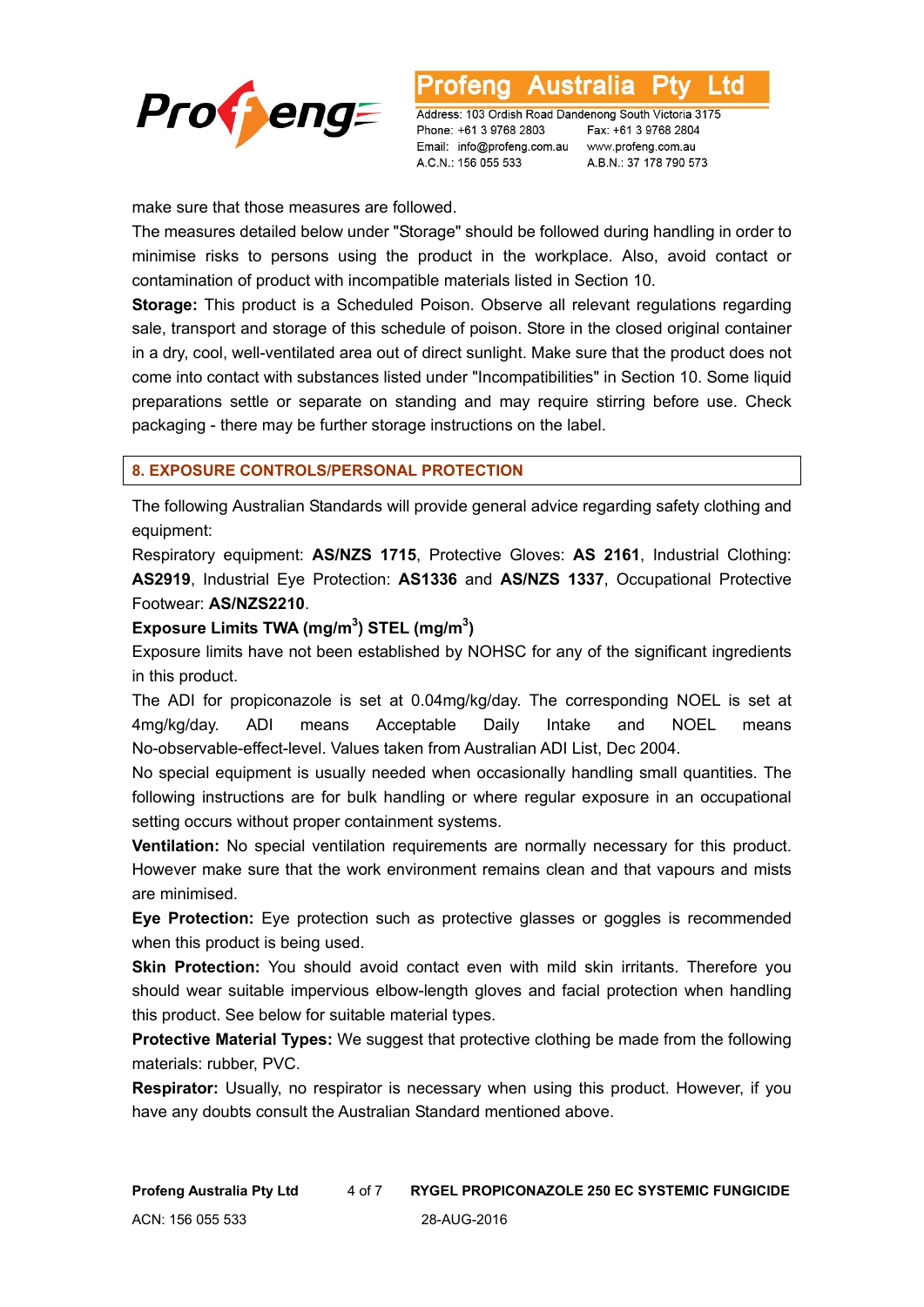

Australia ∟td

Address: 103 Ordish Road Dandenong South Victoria 3175 Phone: +61 3 9768 2803 Email: info@profeng.com.au www.profeng.com.au A.C.N.: 156 055 533

Fax: +61 3 9768 2804 A.B.N.: 37 178 790 573

#### **9. PHYSICAL AND CHEMICAL PROPERTIES**

| Physical Description & colour: Clear, amber coloured liquid. |                                                  |
|--------------------------------------------------------------|--------------------------------------------------|
| Odour:                                                       | Characteristic odour.                            |
| <b>Boiling Point:</b>                                        | Not available.                                   |
| <b>Freezing/Melting Point:</b>                               | No specific data. Liquid at normal temperatures. |
| <b>Volatiles:</b>                                            | No specific data. Expected to be low at 100°C.   |
| <b>Vapour Pressure:</b>                                      | No data. Expected to be low at 20°C              |
| <b>Vapour Density:</b>                                       | No data.                                         |
| <b>Specific Gravity:</b>                                     | Approx 1.0 at 20°C                               |
| <b>Water Solubility:</b>                                     | Emulsifiable.                                    |
| pH:                                                          | No data.                                         |
| <b>Volatility:</b>                                           | No data.                                         |
| <b>Odour Threshold:</b>                                      | No data.                                         |
| <b>Evaporation Rate:</b>                                     | No data.                                         |
| <b>Coeff Oil/water distribution:</b>                         | No data                                          |
| <b>Autoignition temp:</b>                                    | No data.                                         |

#### **10. STABILITY AND REACTIVITY**

**Reactivity**: This product is unlikely to react or decompose under normal storage conditions. However, if you have any doubts, contact the supplier for advice on shelf life properties. **Conditions to Avoid:** Store in the closed original container in a dry, cool, well-ventilated area out of direct sunlight.

**Incompatibilities:** strong oxidising agents.

**Fire Decomposition:** Carbon dioxide, and if combustion is incomplete, carbon monoxide and smoke. Nitrogen and its compounds, and under some circumstances, oxides of nitrogen. Occasionally hydrogen cyanide gas. Hydrogen chloride gas, other compounds of chlorine. Water. Carbon monoxide poisoning produces headache, weakness, nausea, dizziness, confusion, dimness of vision, disturbance of judgment, and unconsciousness followed by coma and death.

## **11. TOXICOLOGICAL INFORMATION**

**Toxicity:** For propiconazole:

LD50 Oral (Rat) 1,517mg/kg LD50 Oral (Mouse) 1,419mg/kg LD50 Dermal (Rat) >4,000mg/kg LD50 Dermal (Rabbit) >6,000mg/kg LC50 Inhalation (Rat, 4hr) >5,800mg/m3

## **12. ECOLOGICAL INFORMATION**

This product is biodegradable. It will not accumulate in the soil or water or cause long term

**Profeng Australia Pty Ltd** 5 of 7 **RYGEL PROPICONAZOLE 250 EC SYSTEMIC FUNGICIDE** ACN: 156 055 533 28-AUG-2016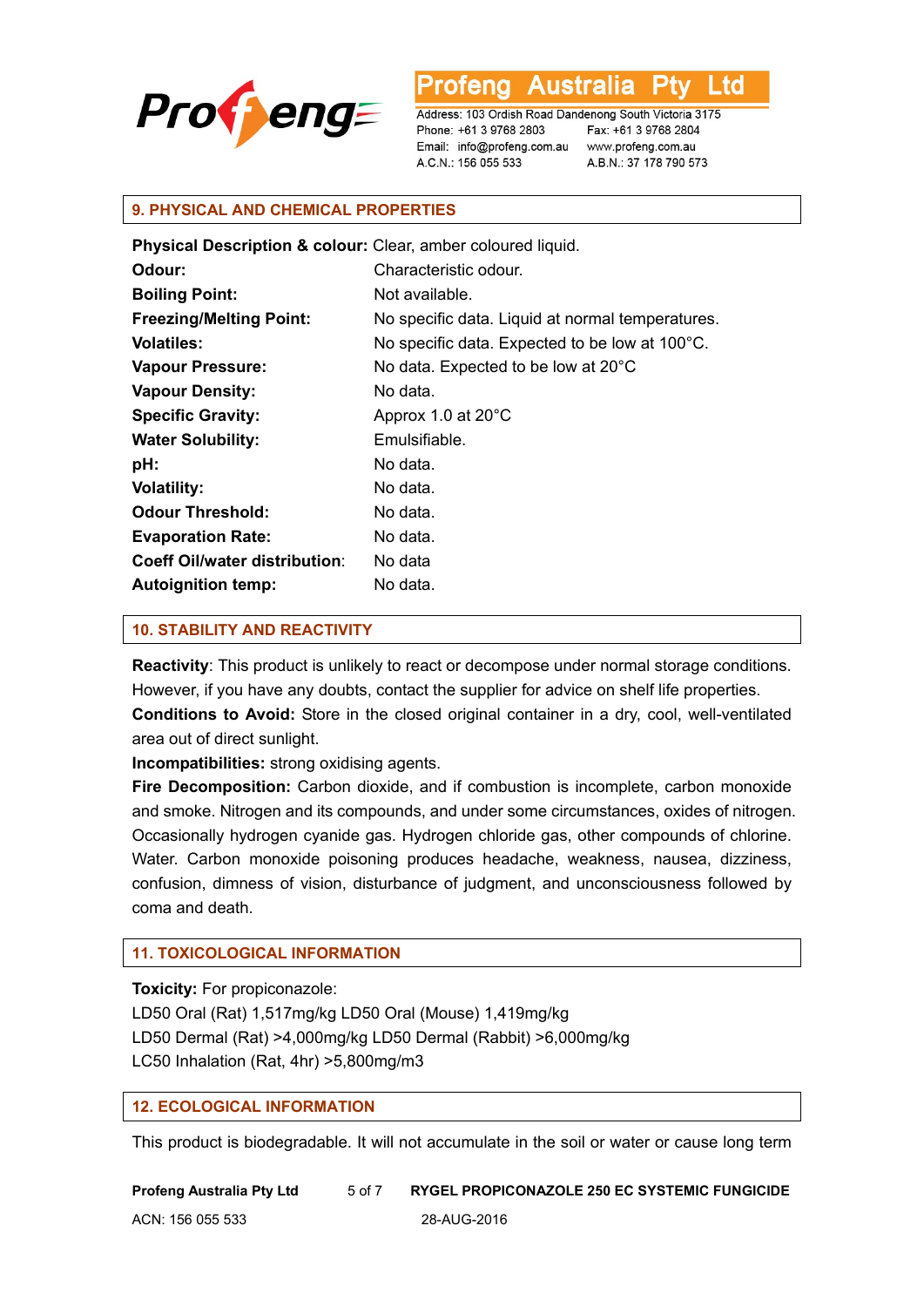

∟td

Address: 103 Ordish Road Dandenong South Victoria 3175 Phone: +61 3 9768 2803 Email: info@profeng.com.au www.profeng.com.au A.C.N.: 156 055 533

Fax: +61 3 9768 2804 A.B.N.: 37 178 790 573

problems.

For Propiconazole:

**Birds:** LD50 Japanese quail: 2223mg/kg LD50 Bobwhite quail: >2825mg/kg

LD50 mallard ducks: >2510mg/kg

**Fish:** LC50 carp: 6.8mg/L LC50 rainbow trout: 5.3mg/L

LC50 golden orfe: 5.1mg/L

**Algae:** EC50 0.02-13.6mg/L

**Bees:** not toxic to bees

**Daphnia:** EC50 4.8mg/L

After oral administration to the rat, propiconazole is rapidly absorbed and also rapidly and almost completely eliminated with urine and faeces. Residues in tissues were generally low and there was no evidence for accumulation or retention of propiconazole or its metabolites. The major sites of enzymatic attack are the propyl side-chain and the cleavage of the dioxolane ring, together with some attack at the 2,4-dichlorophenyl and 1,2,4-triazole rings. In the mouse, the major metabolic pathway is via cleavage of the dioxolane ring.

**Plants:** Degradation proceeds through hydroxylation of the n-propyl side-chain and deketalisation of the dioloxane ring. After cleavage of triazole, triazole-alanine is formed as the main metabolite. Metabolites are conjugated mostly as glucosides.

The main degradation pathways are hydroxylation of the propyl side-chain and the dioxolane ring, and finally formation of the 1,2,4-triazole. Koc (ads) 950mL/g, immobile in soil.

## **13. DISPOSAL CONSIDERATIONS**

Disposal: Special help is available for the disposal of Agricultural Chemicals. The product label will give general advice regarding disposal of small quantities, and how to cleanse containers. However, for help with the collection of unwanted rural chemicals, contact ChemClear 1800 008 182 http://www.chemclear.com.au/ and for help with the disposal of empty drums, contact DrumMuster http://www.drummuster.com.au/ where you will find contact details for your area.

#### **14. TRANSPORT INFORMATION**

**ADG Code:** This product is not classified as a Dangerous Good. No special transport conditions are necessary unless required by other regulations.

#### **15. REGULATORY INFORMATION**

**AICS:** All of the significant ingredients in this formulation are compliant with NICNAS regulations. The following ingredients: Propiconazole, liquid hydrocarbon, are mentioned in the SUSMP.